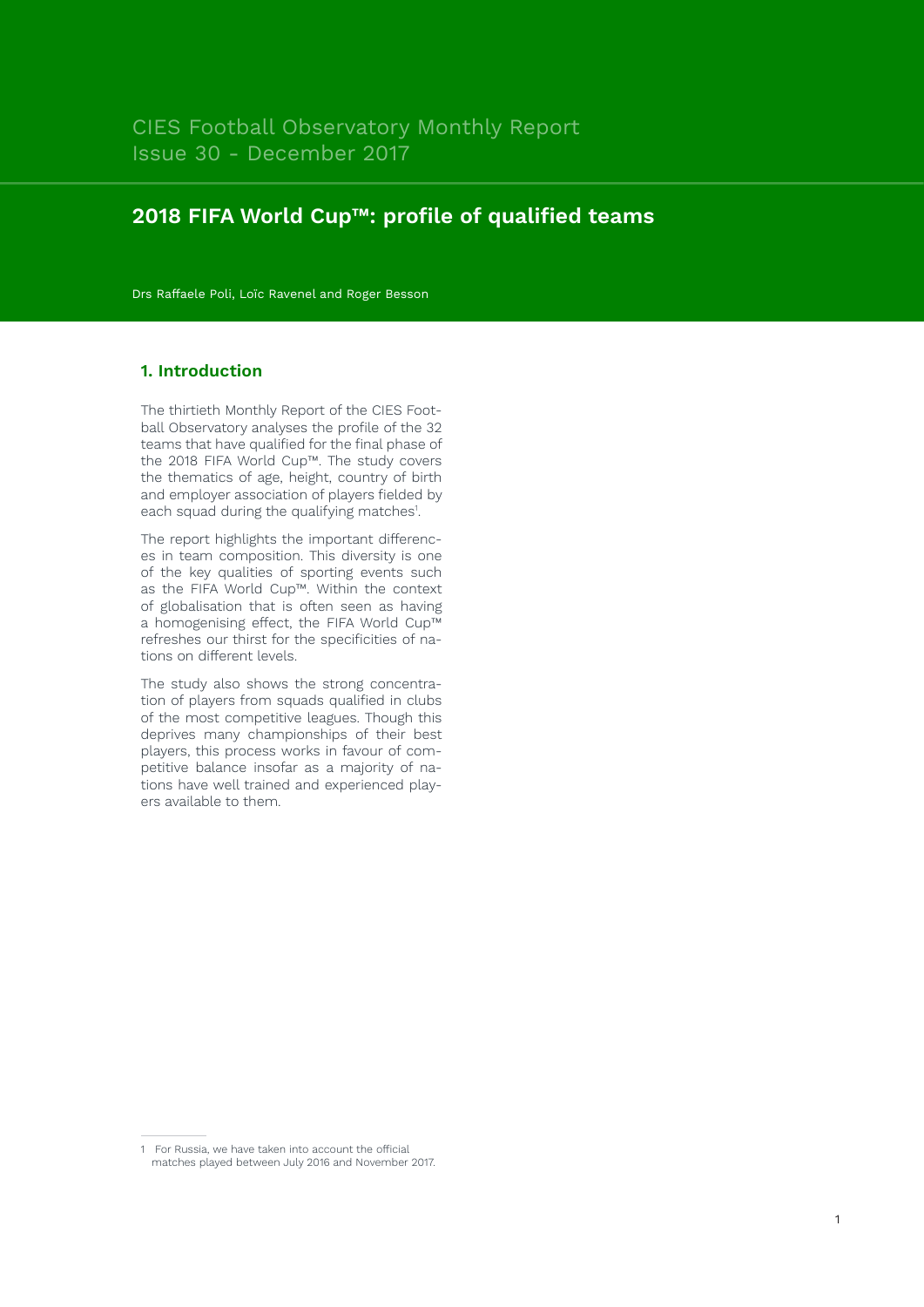

## **2. Age**

Players from qualified teams were, on average, 27.4 years old when the matches were played. As a comparison, this value is about 25 years of age for the players of 31 top division European championships. This gap reflects the tendency for managers to privilege the selection of experienced players that have already proven themselves at the highest level.

The Panamanian squad fielded the oldest players overall (29.4 years of age), followed by Costa Rica (29.0 years of age) and Iceland (29.0 years of age). At the opposite end of the scale, Nigeria (24.9 years of age), Germany (25.7 years of age) and England (25.9 years of age) fielded the youngest players. By Confederation, the average age varies between 26.5 years of age for qualified CAF teams and 28.6 years of age for those of the CONCACAF.

| $\therefore$ PAN                       | Figure 1: average age, qualified teams<br>29.4 | $\equiv$ COL                       | 27.3 |
|----------------------------------------|------------------------------------------------|------------------------------------|------|
| <del>¶≣</del> isl                      | 29.0                                           | <b>MAR</b><br><b>女</b>             | 27.2 |
| CRC                                    | 29.0                                           | <b>PER</b><br><b>B</b>             | 27.0 |
| URU                                    | 28.7                                           | <b>BEL</b>                         | 27.0 |
| <b>KSA</b><br>$\overline{\mathcal{Z}}$ | 28.7                                           | $E$ EGY                            | 27.0 |
| $\blacksquare$ ARG                     | 28.4                                           | <b>NO AUS</b>                      | 26.9 |
| $\blacksquare$ RUS                     | 28.1                                           | <b>TUN</b><br>$\circ$              | 26.8 |
| $\epsilon$ ESP                         | 28.0                                           | $\blacksquare$ SUI                 | 26.6 |
| POL                                    | 28.0                                           | $\bullet$ KOR                      | 26.5 |
| <b>BRA</b><br>$\bullet$                | 27.8                                           | <b>IRN</b><br>$\bullet$            | 26.5 |
| POR<br>$\ddot{\mathbf{e}}$             | 27.7                                           | <b>FRA</b>                         | 26.4 |
| <b>SRB</b><br>EÑ.                      | 27.7                                           | $\blacksquare$ SEN<br>$\mathbb{R}$ | 26.4 |
| <b>JPN</b>                             | 27.5                                           | 92<br><b>DEN</b>                   | 26.1 |
| CRO<br>÷                               | 27.5                                           | $\div$ ENG                         | 25.9 |
| <b>SWE</b>                             | 27.4                                           | <b>GER</b>                         | 25.7 |
| <b>MEX</b><br>B.                       | 27.4                                           | <b>NGA</b>                         | 24.9 |

#### **Figure 2: average age, qualified teams by Confederation**

| CONCACAF    | 28.6 |
|-------------|------|
| CONMEBOL    | 27.8 |
| AFC AFC     | 27.2 |
| <b>UEFA</b> | 27.2 |
| CAF         | 26.5 |
| Total       | 27.4 |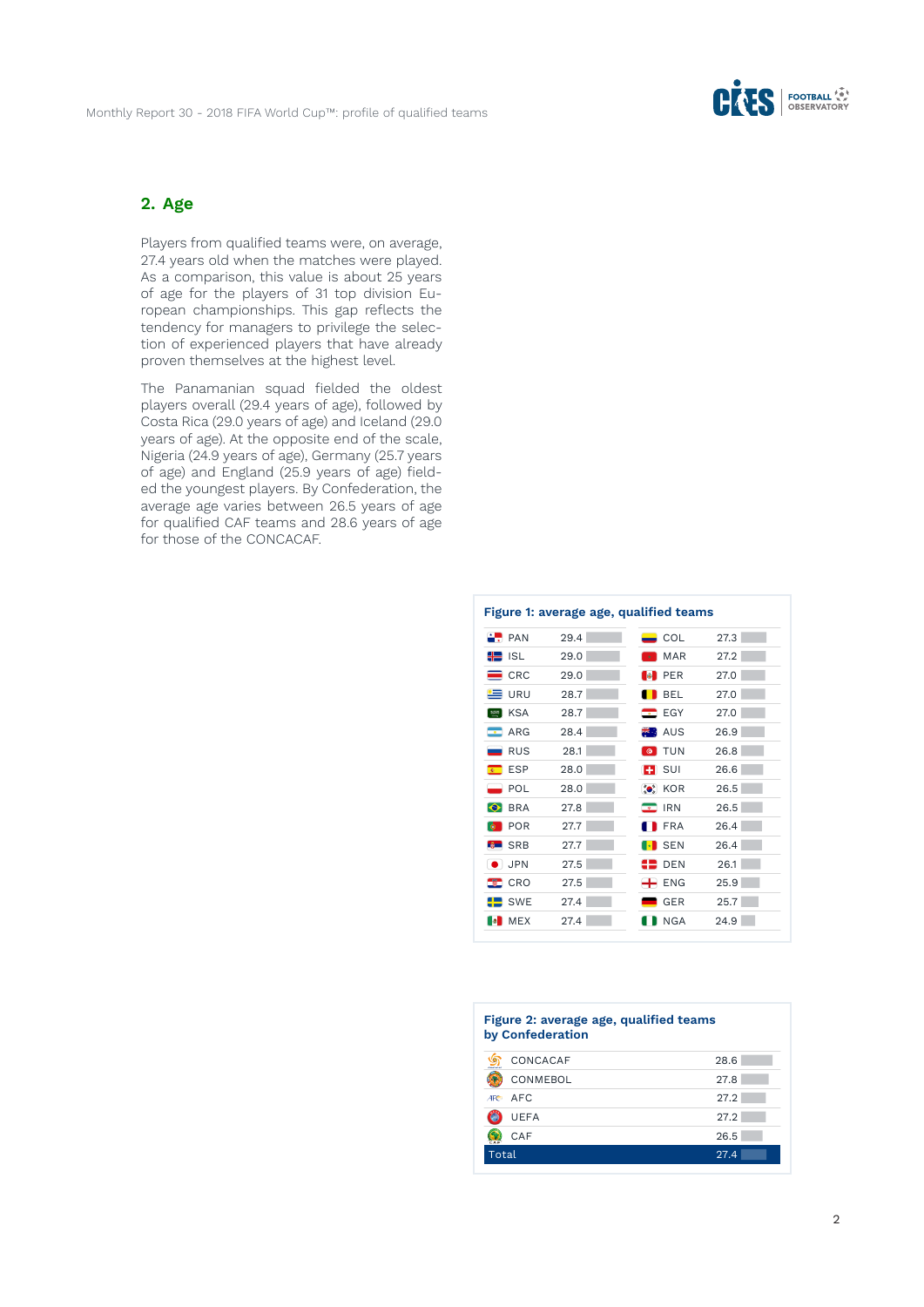

# **3. Height**

On average, the height of players employed by qualified squads is 181.7cm. This value is slightly lower than that observed in 31 European top division championships (182.1cm). Spain is the only European country among the seven nations having fielded players with an average height of less than 180cm. At the opposite end, the six nations with the tallest players are UEFA members. It is nevertheless important to make clear that there is no correlation between height and success.

As with age, the differences in height between the associations qualified for the 2018 FIFA World Cup™ are quite significant. At one extreme, Serbia fielded players with an average height of 185.6cm. At the other, players in the Saudi Arabian squad are only 176.2cm in height. The gap between Confederations are also important: from 183.2cm for UEFA nations qualified to 179.6cm for those from the CONMEBOL.

|                         | Figure 3: average height (cm), qualified teams |                                   |       |
|-------------------------|------------------------------------------------|-----------------------------------|-------|
| <b>SRB</b> SRB          | 185.6                                          | $=$ CRC                           | 181.6 |
| $\blacksquare$ SWE      | 185.2                                          | <b>No. 405</b>                    | 181.3 |
| <del>‼</del> ISL        | 185.0                                          | <b>NGA</b>                        | 181.2 |
| $\blacksquare$ Den      | 185.0                                          | $\frac{1}{2}$ PAN                 | 181.1 |
| $\equiv$ CRO            | 184.9                                          | <b>POR</b><br>$\ddot{\mathbf{0}}$ | 180.5 |
| RUS                     | 184.3                                          | <b>FRA</b>                        | 180.5 |
| <b>O</b> TUN            | 184.0                                          | <b>S</b> BRA                      | 180.4 |
| <b>GER</b>              | 183.8                                          | $\overline{\phantom{0}}$ COL      | 180.2 |
| BEL                     | 183.8                                          | $\blacksquare$ EGY                | 180.1 |
| <b>EX</b> SEN           | 183.7                                          | $=$ URU                           | 179.8 |
| $\blacksquare$ SUI      | 183.5                                          | <b>B</b> MEX                      | 179.5 |
| <b>IRN</b><br>$\bullet$ | 183.4                                          | <b>ESP</b><br>安一                  | 179.5 |
| POL                     | 183.1                                          | ARG<br>┳                          | 179.4 |
| <b>MAR</b><br><b>女</b>  | 182.4                                          | <b>B</b><br>PER                   | 178.3 |
| $\bullet$ KOR           | 182.2                                          | $\bullet$ JPN                     | 178.1 |
| $+$ ENG                 | 182.1                                          | <b>KSA</b><br>2888                | 176.2 |

| Figure 4: average height (cm), qualified teams<br>by Confederation |       |  |
|--------------------------------------------------------------------|-------|--|
| <b>UEFA</b>                                                        | 183.2 |  |
| CAF                                                                | 182.3 |  |
| CONCACAF                                                           | 180.6 |  |
| AFC.<br>AFC <sub>3</sub>                                           | 180.4 |  |
| CONMEBOL                                                           | 179.6 |  |
| Total                                                              | 181.7 |  |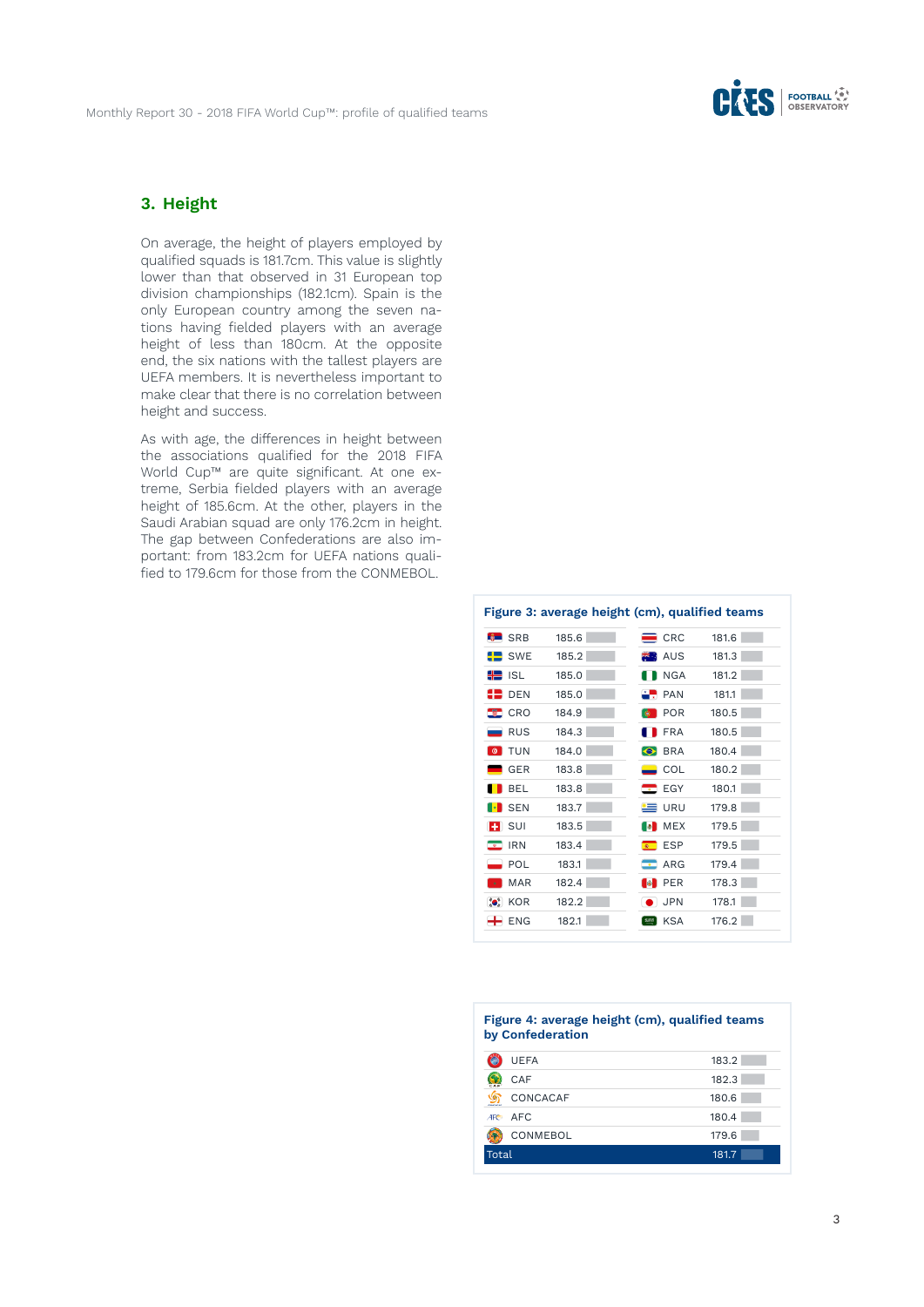

## **4. Country of birth**

The intensification of mobility on a global level leads to a mixing of populations from all corners of the planet. The accessibility of football to all levels of society is such that migrants often find it a favoured means for expression. At the request of African associations having significant diasporas, the FIFA have progressively allowed dual nationals to represent more easily a second country over the course of their career.

Out of the 1,032 players having participated in the qualifiers for the 31 teams qualified and the 40 Russian players taken into account, 98 were born outside of the association represented (9.1%). The maximum percentage was measured for Morocco (61.5%), while seven countries did not field any player born outside their national borders. According to Confederation, the values vary between 28.7% for CAF selections qualified and 2.1% for those of the AFC.

| qualified teams         | Figure 5: % of players born abroad, |                         |         |
|-------------------------|-------------------------------------|-------------------------|---------|
| <b>MAR</b>              | 61.5%                               | POL                     | $3.8\%$ |
| SEN                     | 39.4%                               | <b>BEL</b>              | $3.8\%$ |
| <b>POR</b><br>$\bullet$ | 32.1%                               | $\blacksquare$ SWE      | $3.7\%$ |
| $\blacksquare$ SUI      | 31.0%                               | $=$ CRC                 | 3.3%    |
| <b>O</b> TUN            | 23.5%                               | $\div$ ENG              | $3.2\%$ |
| $\equiv$ CRO            | 15.4%                               | <b>E</b> URU            | $3.1\%$ |
| I NGA                   | $11.4\%$                            | $E$ EGY                 | $3.0\%$ |
| <b>FRA</b>              | $10.0\%$                            | $\bullet$ JPN           | $2.6\%$ |
| $\epsilon$ ESP          | $8.8\%$                             | $\blacksquare$ ARG      | 2.3%    |
| <b>NE AUS</b>           | 8.1%                                | <b>O</b> BRA            | 0.0%    |
| $\therefore$ PAN        | 6.3%                                | <b>ESRIEL KSA</b>       | 0.0%    |
| $\blacksquare$ RUS      | $5.0\%$                             | <b>IRN</b><br>$\bullet$ | 0.0%    |
| <b>B</b> PER            | 4.9%                                | <b>GER</b>              | 0.0%    |
| <del>‼</del> ISL        | 4.5%                                | $\equiv$ COL            | $0.0\%$ |
| <b>R</b> SRB            | $3.8\%$                             | <b>B</b> MEX            | 0.0%    |
| <b>DEN</b><br>--        | $3.8\%$                             | $\bullet$ KOR           | $0.0\%$ |

#### **Figure 6: % of players born abroad, qualified teams by Confederation**

| CAF           | 28.7%   |
|---------------|---------|
| <b>UEFA</b>   | $9.1\%$ |
| CONCACAF<br>œ | $2.8\%$ |
| AFC AFC       | $2.1\%$ |
| CONMEBOL      | $2.0\%$ |
| Total         | $9.1\%$ |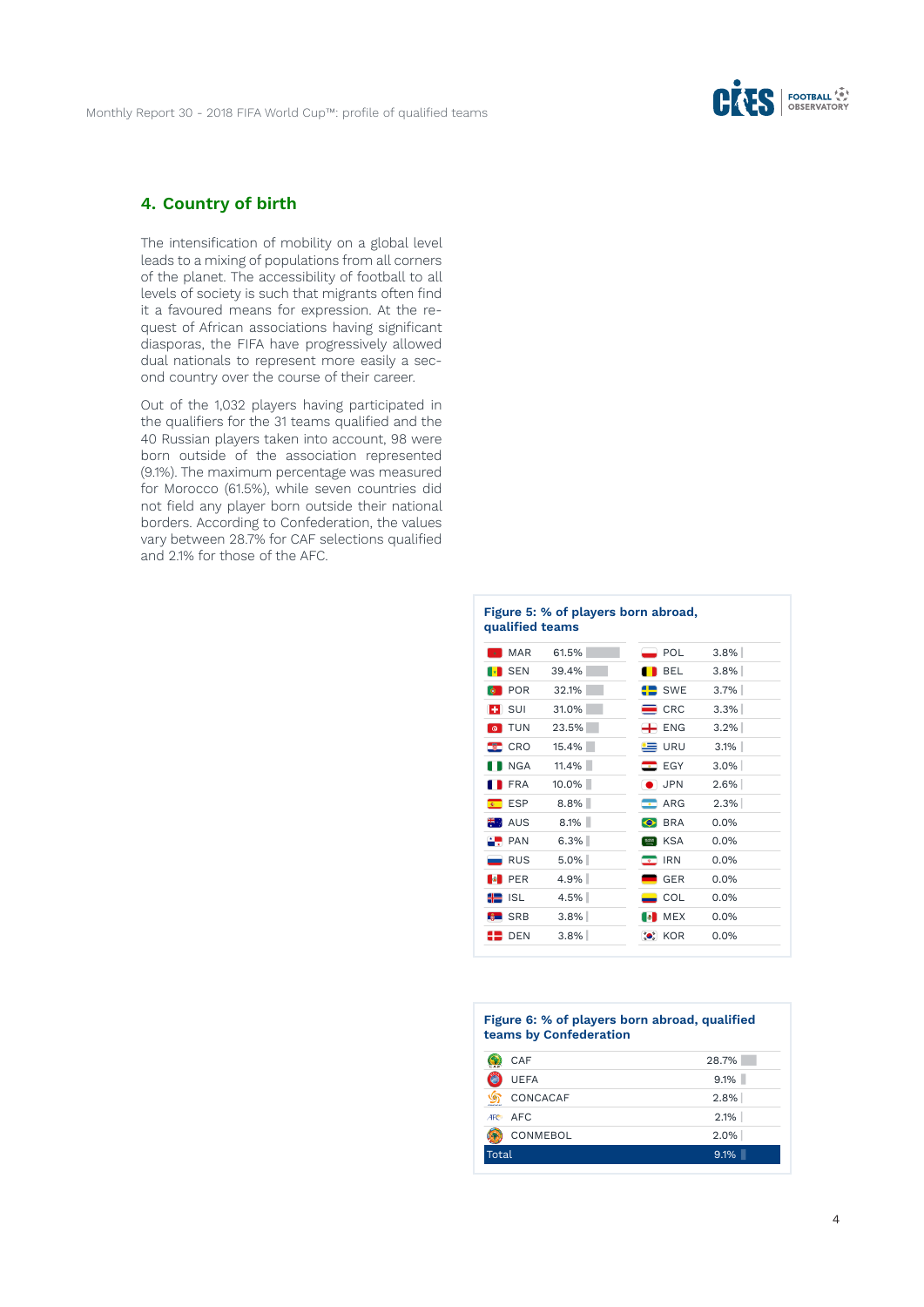

# **5. Association of employment**

As a global activity, football itself generates numerous international mobilities. More and more footballers play in clubs situated outside of the association represented. The percentage of players in foreign teams at the time of writing was 64.6%. It varies between 100% for players from Croatia, Sweden and Iceland and 0% for the players from Saudi Arabia and England. By Confederation, the values range between 78.7% for CONMEBOL and 47.6% for the AFC.

| teams                                       |        | Figure 7: % of players in foreign clubs, qualified |         |
|---------------------------------------------|--------|----------------------------------------------------|---------|
| $\blacksquare$ CRO                          | 100.0% | POL                                                | 76.9%   |
| $\leftarrow$ SWE                            | 100.0% | <b>POR</b>                                         | 71.4%   |
| <del>‼</del> ISL                            | 100.0% | $=$ CRC                                            | 66.7%   |
| <b>EX</b> SEN                               | 97.0%  | <b>FRA</b>                                         | 66.7%   |
| <b>SRB</b>                                  | 92.3%  | $\bullet$ KOR                                      | 58.7%   |
| <b>BEL</b>                                  | 92.3%  | EGY                                                | 57.6%   |
| NGA                                         | 91.4%  | <b>B</b> PER                                       | 53.7%   |
| $\blacksquare$ SUI                          | 89.7%  | <b>JPN</b>                                         | 47.4%   |
| $\equiv$ COL                                | 88.9%  | <b>IRN</b><br>$\bullet$                            | 42.4%   |
| ER DEN                                      | 88.5%  | TUN<br>$\circ$                                     | 41.2%   |
| $\equiv$ URU                                | 87.5%  | $\epsilon$ ESP                                     | 35.3%   |
| <b>MAR</b><br>$\mathcal{R}^{\mathcal{A}}$ . | 84.6%  | <b>B</b> MEX                                       | 34.1%   |
| $\blacksquare$ ARG                          | 84.1%  | <b>GER</b>                                         | 32.4%   |
| $\frac{1}{2}$ PAN                           | 81.3%  | RUS                                                | $5.0\%$ |
| <b>NEW AUS</b>                              | 81.1%  | $\leftarrow$ ENG                                   | 0.0%    |
| <b>BRA</b>                                  | 80.0%  | <b>KSA</b><br>$580\%$                              | 0.0%    |
|                                             |        |                                                    |         |

#### **Figure 8: % of players in foreign clubs, qualified teams by Confederation**

| CONMEBOL      | 78.7% |
|---------------|-------|
| CAF           | 74.7% |
| <b>UEFA</b>   | 63.2% |
| CONCACAF<br>ю | 57.5% |
| AFC AFC       | 47.6% |
| Total         | 64.6% |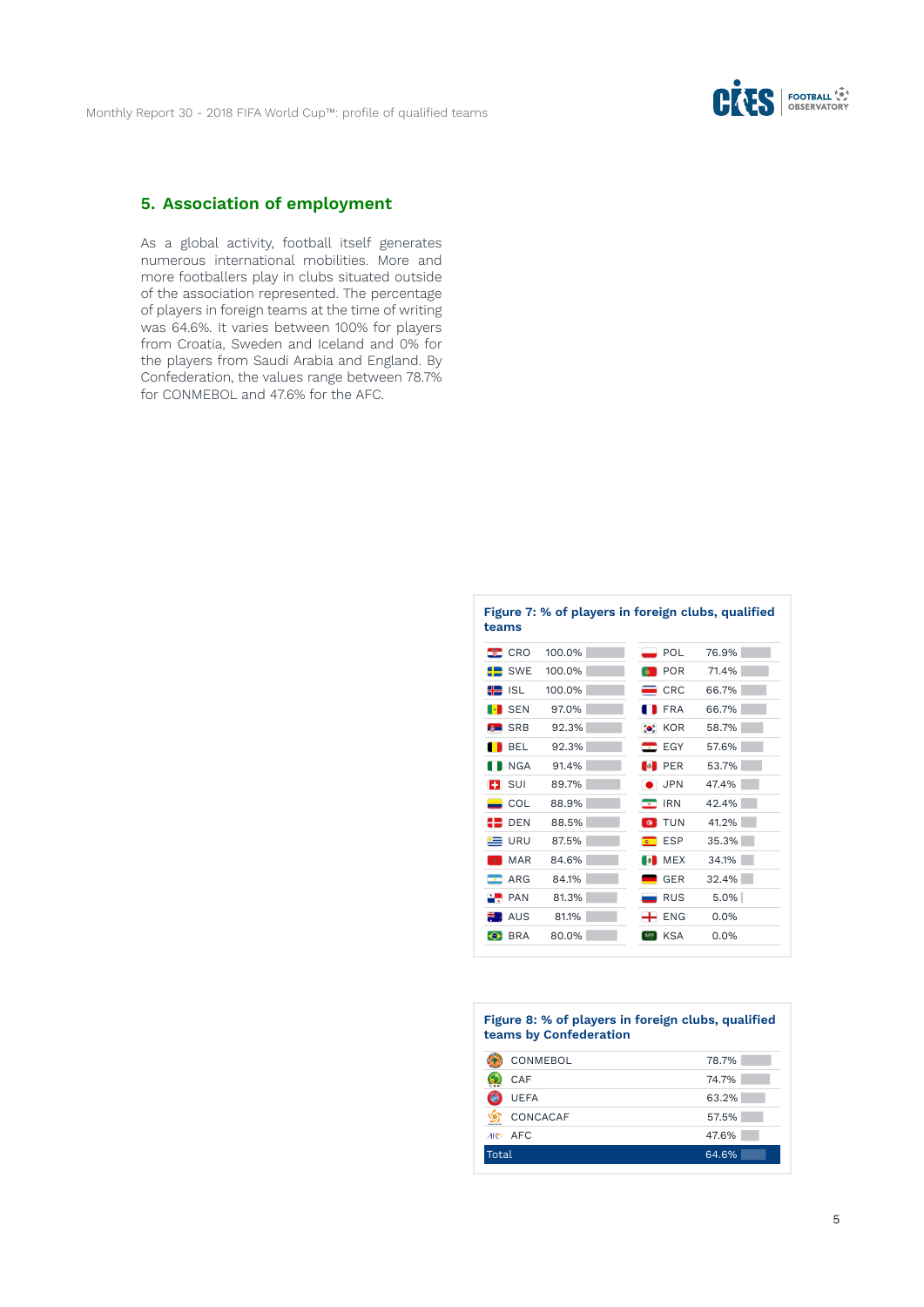

The concentration of talents and resources in professional football translates into a strong over representation of footballers playing in the wealthiest leagues and countries. In November 2017, about half of the players who took part in the qualifiers for the squads that will be present in Russia play in six countries, including 15.3% in England (164 players). In total, 57 associations are represented among employer clubs.

| $\leftarrow$ ENG                  | 164    | [15.3%]   |
|-----------------------------------|--------|-----------|
| ESP                               | 95     | $[8.9\%]$ |
| $\blacksquare$ GER                | 90     | [8.4%]    |
| <b>ITA</b>                        | 71     | [6.6%]    |
| FRA                               | 55     | [5.1%]    |
| <b>RUS</b>                        | 55     | [5.1%]    |
| <b>B</b> MEX                      | 45     | [4.2%]    |
| <b>KSA</b><br>2885                | 42     | [3.9%]    |
| <b>JPN</b>                        | 31     | [2.9%]    |
| <b>C</b> TUR                      | 30     | [2.8%]    |
| $\blacksquare$ CHN                | 25     | [2.3%]    |
| <b>POR</b><br>$\ddot{\mathbf{e}}$ | 25     | [2.3%]    |
| <b>BEL</b>                        | 22     | [2.1%]    |
| <b>PER</b><br><b>B</b>            | 22     | [2.1%]    |
| <b>O</b> TUN                      | 21     | [2.0%]    |
| $\bullet$ KOR                     | 21     | $[2.0\%]$ |
| $\equiv$ USA                      | 21     | $[2.0\%]$ |
| $\bullet$ IRN                     | 21     | $[2.0\%]$ |
| <b>C</b> BRA                      | $20-1$ | [1.9%]    |
| $\blacksquare$ EGY                | 16     | [1.5%]    |